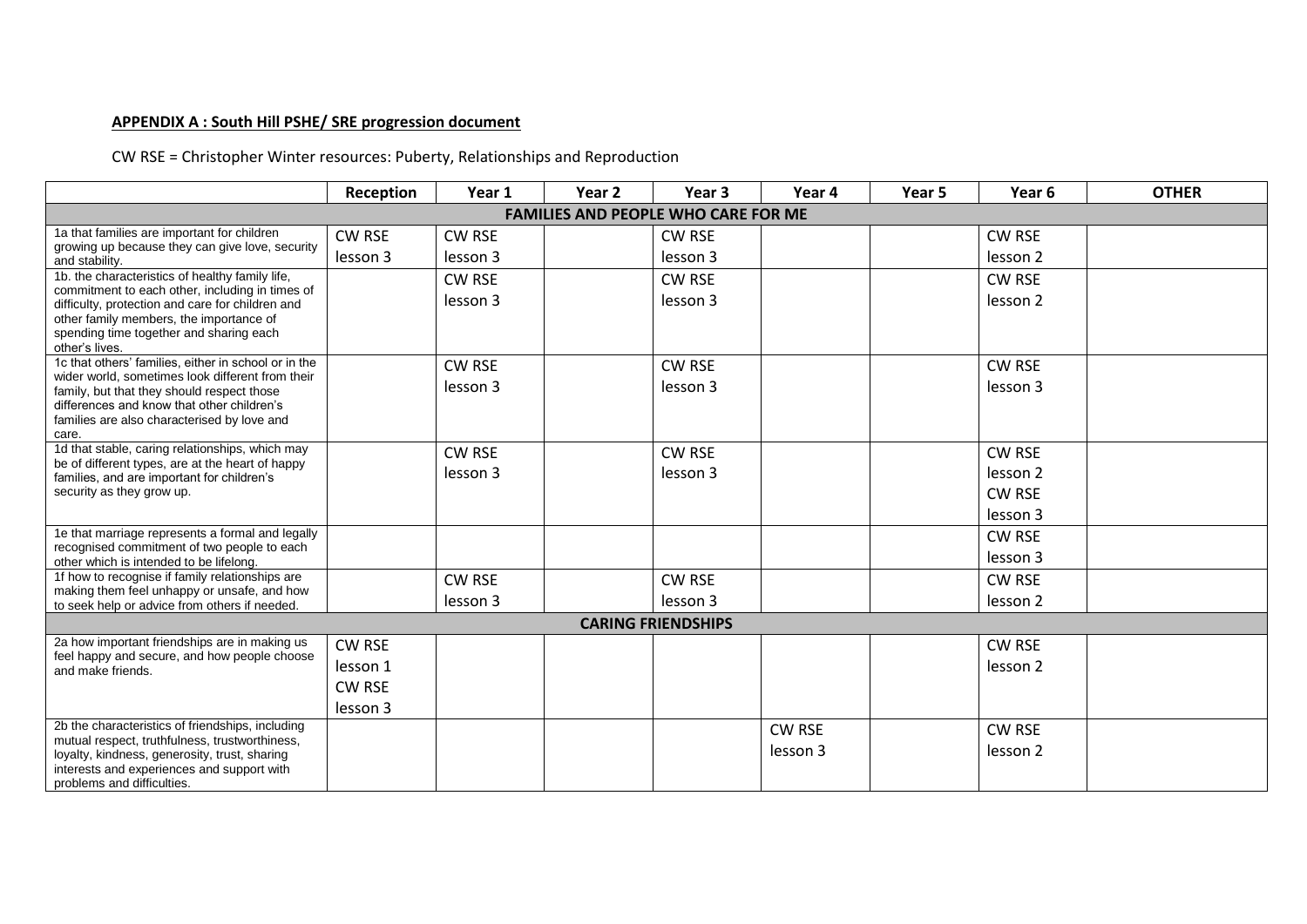| 2C that healthy friendships are positive and                                                       | <b>CW RSE</b>       |                                  |                                                                                        |                                 | <b>CW RSE</b> | <b>CW RSE</b>       |  |
|----------------------------------------------------------------------------------------------------|---------------------|----------------------------------|----------------------------------------------------------------------------------------|---------------------------------|---------------|---------------------|--|
| welcoming towards others, and do not make<br>others feel lonely or excluded.                       | lesson 1            |                                  |                                                                                        |                                 | lesson 3      | lesson <sub>2</sub> |  |
| 2D that most friendships have ups and downs,                                                       | <b>CW RSE</b>       |                                  |                                                                                        |                                 | <b>CW RSE</b> |                     |  |
| and that these can often be worked through so                                                      | lesson <sub>2</sub> |                                  |                                                                                        |                                 | lesson 3      |                     |  |
| that the friendship is repaired or even<br>strengthened, and that resorting to violence is         |                     |                                  |                                                                                        |                                 |               |                     |  |
| never right.                                                                                       |                     |                                  |                                                                                        |                                 |               |                     |  |
| 2E how to recognise who to trust and who not                                                       |                     | <b>CW RSE</b>                    |                                                                                        | <b>CW RSE</b>                   | <b>CW RSE</b> |                     |  |
| to trust, how to judge when a friendship is                                                        |                     | lesson 3                         |                                                                                        | lesson 2                        | lesson 3      |                     |  |
| making them feel unhappy or uncomfortable,<br>managing conflict, how to manage these               |                     |                                  |                                                                                        |                                 |               |                     |  |
| situations and how to seek help or advice from                                                     |                     |                                  |                                                                                        |                                 |               |                     |  |
| others, if needed.                                                                                 |                     |                                  |                                                                                        |                                 |               |                     |  |
|                                                                                                    |                     |                                  |                                                                                        | <b>RESPECTFUL RELATIONSHIPS</b> |               |                     |  |
| 3A the importance of respecting others, even                                                       | <b>CW RSE</b>       | <b>CW RSE</b>                    | <b>CW RSE</b>                                                                          |                                 |               |                     |  |
| when they are very different from them (for<br>example, physically, in character, personality or   | lesson 3            | lesson 1                         | lesson 1                                                                               |                                 |               |                     |  |
| backgrounds), or make different choices or                                                         |                     | <b>CW RSE</b>                    | <b>CW RSE</b>                                                                          |                                 |               |                     |  |
| have different preferences or beliefs.                                                             |                     | lesson 3                         | lesson <sub>2</sub>                                                                    |                                 |               |                     |  |
| 3B practical steps they can take in a range of                                                     |                     |                                  |                                                                                        |                                 |               |                     |  |
| different contexts to improve or support                                                           |                     |                                  |                                                                                        |                                 |               | <b>CW RSE</b>       |  |
| respectful relationships.                                                                          |                     |                                  |                                                                                        |                                 |               | lesson <sub>2</sub> |  |
| 3C the conventions of courtesy and manners.                                                        |                     |                                  | Promoted through our school ethos, 'The South Hill Way' and our bespoke PSHE programme |                                 |               |                     |  |
| 3D the importance of self-respect and how this                                                     |                     |                                  |                                                                                        |                                 |               | <b>CW RSE</b>       |  |
| links to their own happiness.                                                                      |                     |                                  |                                                                                        |                                 |               | lesson 2            |  |
| 3E that in school and in wider society they can                                                    |                     | <b>CW RSE</b>                    |                                                                                        |                                 |               |                     |  |
| expect to be treated with respect by others, and                                                   |                     | lesson 1                         |                                                                                        |                                 |               |                     |  |
| that in turn they should show due respect to<br>others, including those in positions of authority. |                     | <b>CW RSE</b>                    |                                                                                        |                                 |               |                     |  |
|                                                                                                    |                     |                                  |                                                                                        |                                 |               |                     |  |
|                                                                                                    |                     | lesson 3                         |                                                                                        |                                 |               |                     |  |
| 3F about different types of bullying (including<br>cyberbullying), the impact of bullying,         |                     |                                  | Promoted through our school ethos, 'The South Hill Way' and our bespoke PSHE programme |                                 |               |                     |  |
| responsibilities of bystanders (primarily                                                          |                     |                                  |                                                                                        |                                 |               |                     |  |
| reporting bullying to an adult) and how to get                                                     |                     | Anti-bullying week - Spring term |                                                                                        |                                 |               |                     |  |
| help.<br>3G what a stereotype is, and how stereotypes                                              |                     |                                  |                                                                                        |                                 |               |                     |  |
| can be unfair, negative or destructive.                                                            |                     |                                  | <b>CW RSE</b>                                                                          |                                 |               |                     |  |
|                                                                                                    |                     |                                  | lesson 1                                                                               |                                 |               |                     |  |
| 3H the importance of permission-seeking and<br>giving in relationships with friends, peers and     |                     |                                  |                                                                                        |                                 |               | <b>CW RSE</b>       |  |
| adults.                                                                                            |                     |                                  |                                                                                        |                                 |               | lesson 2            |  |
|                                                                                                    |                     |                                  |                                                                                        | <b>ONLINE RELATIONSHIPS</b>     |               |                     |  |
|                                                                                                    |                     |                                  |                                                                                        |                                 |               |                     |  |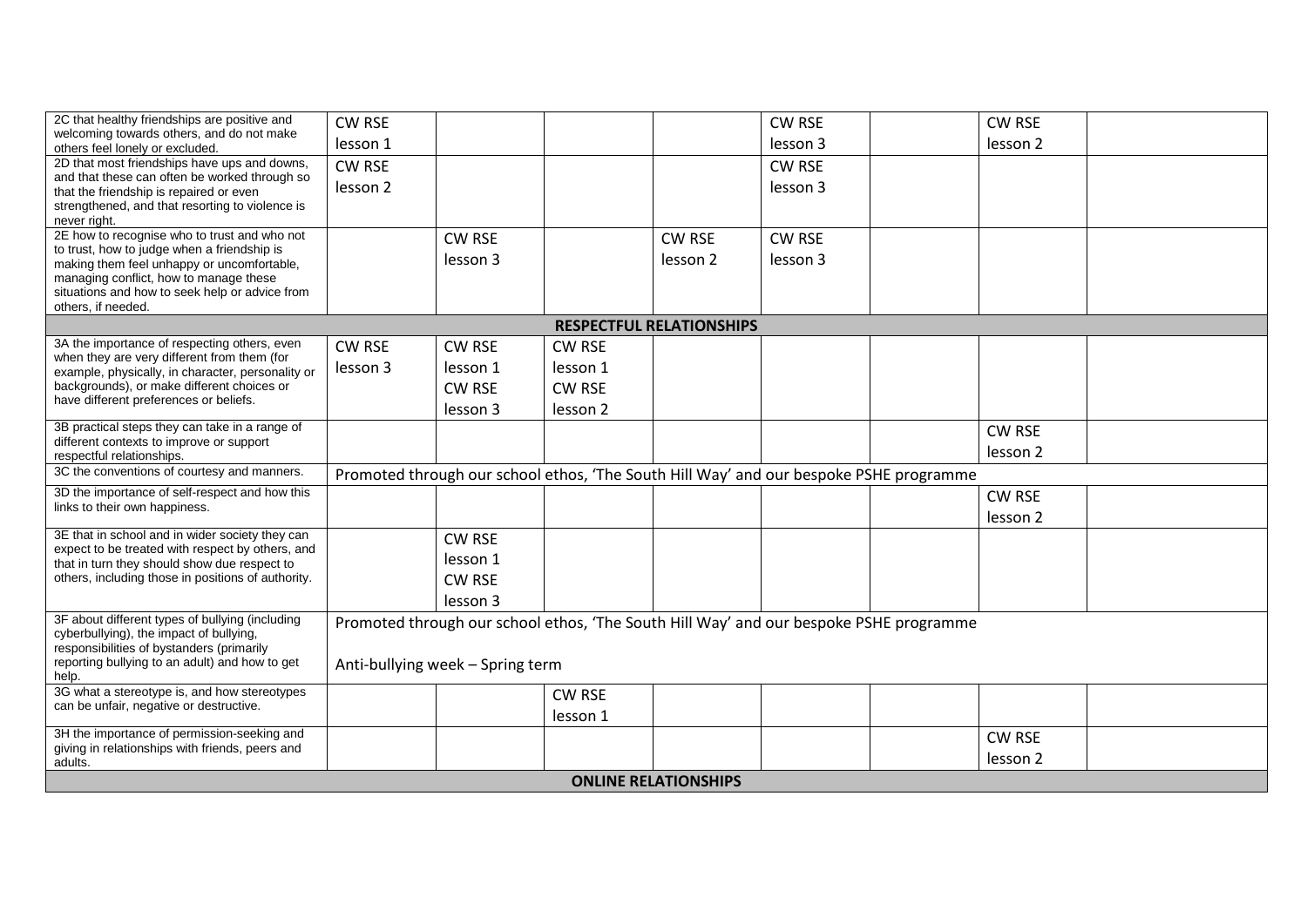| 4A that people sometimes behave differently<br>online, including by pretending to be someone<br>they are not.                                                                               | Promoted through the HfL Computing Scheme of work. |                                                    | CW RSE<br>lesson 4        |  |  |                     |  |
|---------------------------------------------------------------------------------------------------------------------------------------------------------------------------------------------|----------------------------------------------------|----------------------------------------------------|---------------------------|--|--|---------------------|--|
| 4B that the same principles apply to online<br>relationships as to face-to-face relationships,<br>including the importance of respect for others<br>online including when we are anonymous. | Promoted through the HfL Computing Scheme of work. |                                                    | <b>CW RSE</b><br>lesson 4 |  |  |                     |  |
| 4c the rules and principles for keeping safe<br>online, how to recognise risks, harmful content<br>and contact, and how to report them.                                                     | Promoted through the HfL Computing Scheme of work. |                                                    | <b>CW RSE</b><br>lesson 4 |  |  |                     |  |
| 4d how to critically consider their online<br>friendships and sources of information including<br>awareness of the risks associated with people<br>they have never met.                     | Promoted through the HfL Computing Scheme of work. |                                                    |                           |  |  |                     |  |
| 4e how information and data is shared and<br>used online.                                                                                                                                   |                                                    | Promoted through the HfL Computing Scheme of work. |                           |  |  | <b>CW RSE</b>       |  |
|                                                                                                                                                                                             |                                                    |                                                    | <b>BEING SAFE</b>         |  |  | lesson 4            |  |
| 5a what sorts of boundaries are appropriate in                                                                                                                                              |                                                    | <b>CW RSE</b>                                      |                           |  |  | <b>CW RSE</b>       |  |
| friendships with peers and others (including in a<br>digital context).                                                                                                                      |                                                    | lesson 2                                           |                           |  |  | lesson <sub>2</sub> |  |
|                                                                                                                                                                                             |                                                    |                                                    |                           |  |  | <b>CW RSE</b>       |  |
|                                                                                                                                                                                             |                                                    |                                                    |                           |  |  | lesson 4            |  |
| 5b about the concept of privacy and the<br>implications of it for both children and adults;                                                                                                 |                                                    | <b>CW RSE</b>                                      |                           |  |  | <b>CW RSE</b>       |  |
| including that it is not always right to keep secrets if                                                                                                                                    |                                                    | lesson 2                                           |                           |  |  | lesson 2            |  |
| they relate to being safe.                                                                                                                                                                  |                                                    |                                                    |                           |  |  | <b>CW RSE</b>       |  |
|                                                                                                                                                                                             |                                                    |                                                    |                           |  |  | lesson 4            |  |
| 5c that each person's body belongs to them, and                                                                                                                                             |                                                    | <b>CW RSE</b>                                      |                           |  |  | <b>CW RSE</b>       |  |
| the differences between appropriate and<br>inappropriate or unsafe physical, and other,<br>contact.                                                                                         |                                                    | lesson <sub>2</sub>                                |                           |  |  | lesson 2            |  |
| 5d how to respond safely and appropriately to                                                                                                                                               | <b>CW RSE</b>                                      | <b>CW RSE</b>                                      |                           |  |  | <b>CW RSE</b>       |  |
| adults they may encounter (in all contexts, including                                                                                                                                       | lesson 3                                           | lesson 2                                           |                           |  |  | lesson <sub>2</sub> |  |
| online) whom they do not know.                                                                                                                                                              |                                                    | <b>CW RSE</b>                                      |                           |  |  | <b>CW RSE</b>       |  |
|                                                                                                                                                                                             |                                                    | lesson 3                                           |                           |  |  | lesson 4            |  |
| 5e how to recognise and report feelings of being                                                                                                                                            | <b>CW RSE</b>                                      |                                                    |                           |  |  | <b>CW RSE</b>       |  |
| unsafe or feeling bad about any adult.                                                                                                                                                      | lesson 3                                           |                                                    |                           |  |  | lesson 2            |  |
|                                                                                                                                                                                             |                                                    |                                                    |                           |  |  | <b>CW RSE</b>       |  |
|                                                                                                                                                                                             |                                                    |                                                    |                           |  |  | lesson 4            |  |
|                                                                                                                                                                                             |                                                    |                                                    |                           |  |  |                     |  |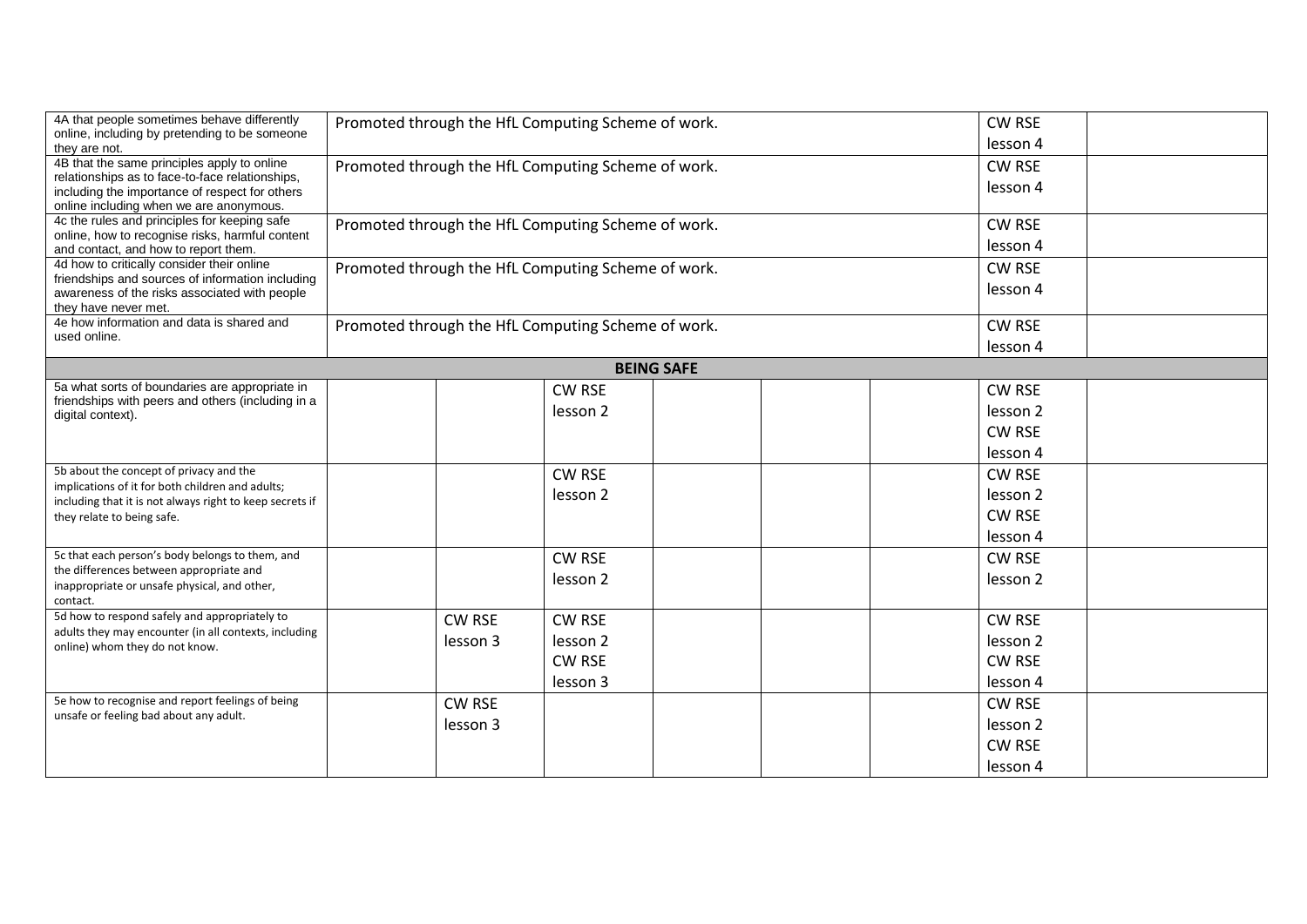| 5f how to ask for advice or help for themselves or                                                 |                     |                 | <b>CW RSE</b>       |                         |               |               |                  |
|----------------------------------------------------------------------------------------------------|---------------------|-----------------|---------------------|-------------------------|---------------|---------------|------------------|
| others, and to keep trying until they are heard.                                                   |                     |                 | lesson <sub>2</sub> |                         |               |               |                  |
|                                                                                                    |                     |                 | <b>CW RSE</b>       |                         |               |               |                  |
|                                                                                                    |                     |                 |                     |                         |               |               |                  |
|                                                                                                    |                     |                 | lesson 3            |                         |               |               |                  |
| 5g how to report concerns or abuse, and the<br>vocabulary and confidence needed to do so.          |                     |                 | <b>CW RSE</b>       |                         |               | <b>CW RSE</b> |                  |
|                                                                                                    |                     |                 | lesson <sub>2</sub> |                         |               | lesson 4      |                  |
|                                                                                                    |                     |                 | <b>CW RSE</b>       |                         |               |               |                  |
|                                                                                                    |                     |                 | lesson 3            |                         |               |               |                  |
| 5h where to get advice e.g. family, school and/or                                                  |                     |                 | <b>CW RSE</b>       |                         |               | <b>CW RSE</b> |                  |
| other sources.                                                                                     |                     |                 | lesson 3            |                         |               | lesson 4      |                  |
|                                                                                                    |                     |                 |                     | <b>MENTAL WELLBEING</b> |               |               |                  |
| 6a that mental wellbeing is a normal part of daily                                                 |                     |                 |                     | <b>CW RSE</b>           |               |               | Promoted through |
| life, in the same way as physical health                                                           |                     |                 |                     |                         |               |               |                  |
|                                                                                                    |                     |                 |                     | lesson 2                |               |               | 'Wellbeing week' |
| 6b that there is a normal range of emotions (e.g.<br>happiness, sadness, anger, fear, surprise,    | <b>CW RSE</b>       | <b>CW RSE</b>   |                     | CW RSE                  |               |               | Promoted through |
| nervousness) and scale of emotions that all humans                                                 | lesson 1            | lesson 1        |                     | lesson 2                |               |               | 'Wellbeing week' |
| experience in relation to different experiences and                                                | <b>CW RSE</b>       |                 |                     |                         |               |               |                  |
| situations.                                                                                        | lesson 2            |                 |                     |                         |               |               |                  |
|                                                                                                    |                     |                 |                     |                         |               |               |                  |
| 6c how to recognise and talk about their emotions,                                                 | <b>CW RSE</b>       | <b>CW RSE</b>   |                     | <b>CW RSE</b>           | <b>CW RSE</b> | <b>CW RSE</b> | Promoted through |
| including having a varied vocabulary of words to use                                               | lesson 1            | lesson 1        |                     | lesson <sub>2</sub>     | lesson 1      | lesson 1      | 'Wellbeing week' |
| when talking about their own and others' feelings.                                                 | <b>CW RSE</b>       | <b>CW RSE</b>   |                     |                         |               |               |                  |
|                                                                                                    |                     |                 |                     |                         |               |               |                  |
| 6d how to judge whether what they are feeling and                                                  | lesson <sub>2</sub> | lesson 3        |                     |                         |               |               |                  |
| how they are behaving is appropriate and                                                           |                     |                 |                     | CW RSE                  | <b>CW RSE</b> | <b>CW RSE</b> | Promoted through |
| proportionate.                                                                                     |                     |                 |                     | lesson 2                | lesson 1      | lesson 1      | 'Wellbeing week' |
| 6e the benefits of physical exercise, time outdoors,                                               |                     | <b>CW DRUGS</b> |                     |                         |               |               |                  |
| community participation, voluntary and service-                                                    |                     | Lesson 1        |                     |                         |               |               |                  |
| based activity on mental wellbeing and happiness.<br>6f simple self-care techniques, including the |                     |                 |                     |                         |               |               |                  |
| importance of rest, time spent with friends and                                                    |                     |                 |                     | <b>CW RSE</b>           | <b>CW RSE</b> | <b>CW RSE</b> |                  |
| family and the benefits of hobbies and interests.                                                  |                     |                 |                     | lesson <sub>2</sub>     | lesson 1      | lesson 1      |                  |
| 6g isolation and loneliness can affect children and                                                | <b>CW RSE</b>       |                 |                     |                         |               | <b>CW RSE</b> |                  |
| that it is very important for children to discuss their                                            | lesson 1            |                 |                     |                         |               | lesson 1      |                  |
| feelings with an adult and seek support.                                                           |                     |                 |                     |                         |               |               |                  |
|                                                                                                    |                     |                 |                     |                         |               |               |                  |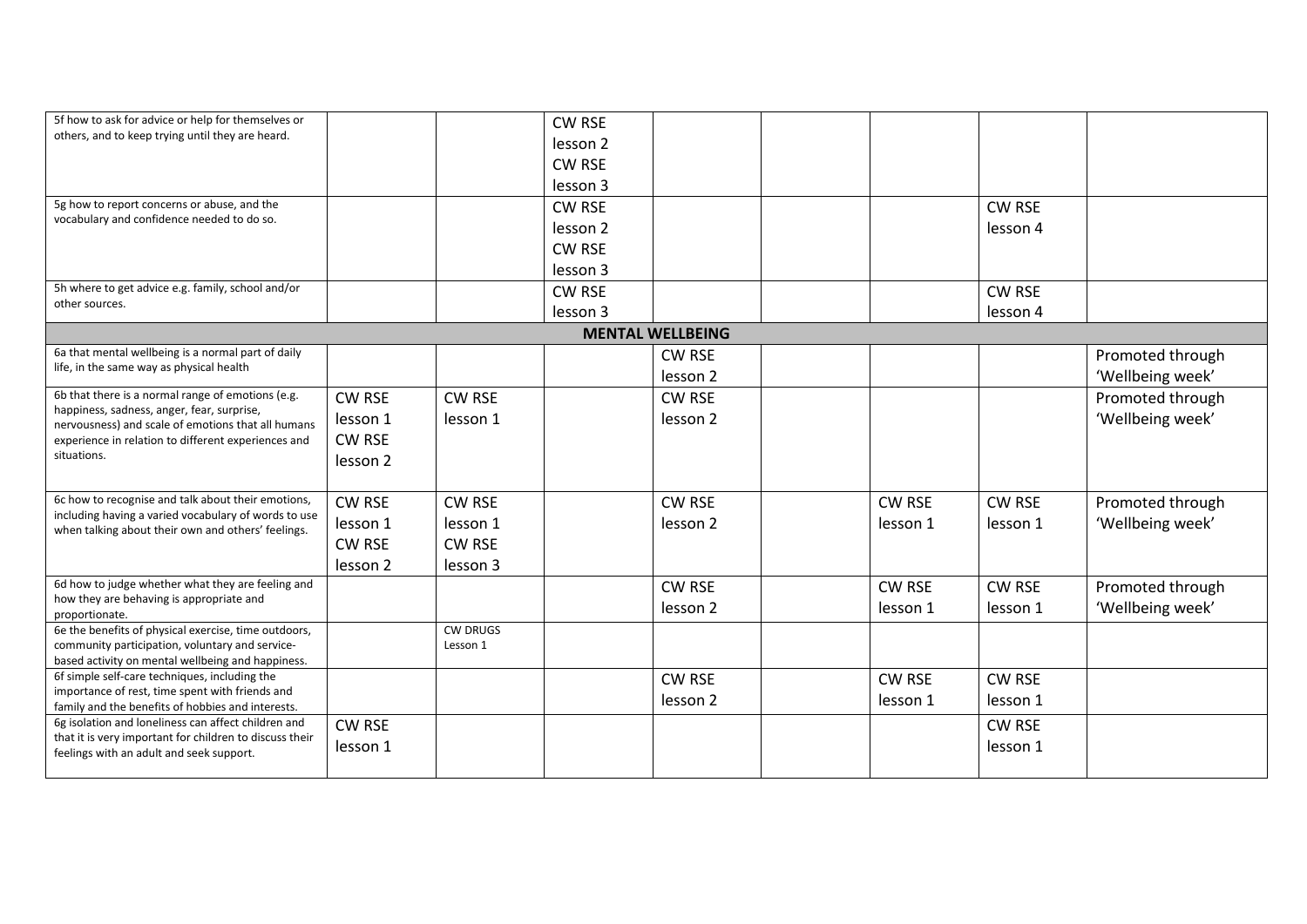| 6h that bullying (including cyberbullying) has a                                                                                             |  |                 |                                                    |                                  |                 |                 | CW RSE               | Promoted through     |  |
|----------------------------------------------------------------------------------------------------------------------------------------------|--|-----------------|----------------------------------------------------|----------------------------------|-----------------|-----------------|----------------------|----------------------|--|
| negative and often lasting impact on mental                                                                                                  |  |                 |                                                    |                                  |                 |                 |                      |                      |  |
| wellbeing.                                                                                                                                   |  |                 |                                                    |                                  |                 |                 | lesson 4             | 'Anti-Bullying week' |  |
| 6i where and how to seek support (including                                                                                                  |  |                 |                                                    |                                  |                 |                 | <b>CW RSE</b>        | Promoted through     |  |
| recognising the triggers for seeking support),                                                                                               |  |                 |                                                    |                                  |                 |                 |                      |                      |  |
| including whom in school they should speak to if                                                                                             |  |                 |                                                    |                                  |                 |                 | lesson 1 CW          | 'Wellbeing week'     |  |
| they are worried about their own or someone else's                                                                                           |  |                 |                                                    |                                  |                 |                 | RSE lesson 4         |                      |  |
| mental wellbeing or ability to control their emotions                                                                                        |  |                 |                                                    |                                  |                 |                 |                      |                      |  |
| (including issues arising online).                                                                                                           |  |                 |                                                    |                                  |                 |                 |                      |                      |  |
| 6j it is common for people to experience mental ill                                                                                          |  |                 |                                                    |                                  |                 |                 | <b>CW RSE</b>        | Promoted through     |  |
| health. For many people who do, the problems can                                                                                             |  |                 |                                                    |                                  |                 |                 |                      |                      |  |
| be resolved if the right support is made available,                                                                                          |  |                 |                                                    |                                  |                 |                 | lesson 1             | 'Wellbeing week'     |  |
| especially if accessed early enough.                                                                                                         |  |                 |                                                    |                                  |                 |                 |                      |                      |  |
|                                                                                                                                              |  |                 |                                                    | <b>Internet safety and harms</b> |                 |                 |                      |                      |  |
| 7a that for most people the internet is an integral<br>Whole school Safer Internet Day $11th$ February – activities to run through the week. |  |                 |                                                    |                                  |                 |                 |                      |                      |  |
| part of life and has many benefits.                                                                                                          |  |                 |                                                    |                                  |                 |                 |                      |                      |  |
| 7b about the benefits of rationing time spent                                                                                                |  |                 |                                                    |                                  |                 | <b>CW DRUGS</b> |                      |                      |  |
| online, the risks of excessive time spent on                                                                                                 |  |                 |                                                    |                                  |                 | Lesson 3        |                      |                      |  |
| electronic devices and the impact of positive and                                                                                            |  |                 |                                                    |                                  |                 |                 |                      |                      |  |
| negative content online on their own and others'                                                                                             |  |                 |                                                    |                                  |                 |                 |                      |                      |  |
| mental and physical wellbeing                                                                                                                |  |                 |                                                    |                                  |                 |                 |                      |                      |  |
| 7c how to consider the effect of their online actions                                                                                        |  |                 |                                                    |                                  |                 | <b>CW DRUGS</b> |                      |                      |  |
| on others and know how to recognise and display                                                                                              |  |                 |                                                    |                                  |                 | Lesson 3        |                      |                      |  |
| respectful behaviour online and the importance of                                                                                            |  |                 |                                                    |                                  |                 |                 |                      |                      |  |
| keeping personal information private.                                                                                                        |  |                 |                                                    |                                  |                 |                 |                      |                      |  |
| 7d why social media, some computer games and                                                                                                 |  |                 |                                                    |                                  |                 | <b>CW DRUGS</b> |                      |                      |  |
| online gaming, for example, are age restricted.                                                                                              |  |                 |                                                    |                                  |                 | Lesson 3        |                      |                      |  |
| 7e that the internet can also be a negative place                                                                                            |  |                 |                                                    |                                  |                 | <b>CW DRUGS</b> |                      |                      |  |
| where online abuse, trolling, bullying and                                                                                                   |  |                 |                                                    |                                  |                 | Lesson 3        |                      |                      |  |
| harassment can take place, which can have a                                                                                                  |  |                 |                                                    |                                  |                 |                 |                      |                      |  |
| negative impact on mental health.                                                                                                            |  |                 |                                                    |                                  |                 |                 |                      |                      |  |
| 7f how to be a discerning consumer of information                                                                                            |  |                 |                                                    |                                  |                 | <b>CW DRUGS</b> | <b>HFL computing</b> |                      |  |
| online including understanding that information,                                                                                             |  |                 | Promoted through the HfL Computing Scheme of work. |                                  |                 | Lesson 3        | scheme               |                      |  |
| including that from search engines, is ranked,                                                                                               |  |                 |                                                    |                                  |                 | HFL computing   |                      |                      |  |
| selected and targeted.                                                                                                                       |  |                 |                                                    |                                  |                 | scheme          |                      |                      |  |
| 7g where and how to report concerns and get                                                                                                  |  |                 | Promoted through the HfL Computing Scheme of work. |                                  |                 |                 |                      |                      |  |
| support with issues online.                                                                                                                  |  |                 |                                                    |                                  |                 |                 |                      |                      |  |
| <b>HEALTHY EATING</b>                                                                                                                        |  |                 |                                                    |                                  |                 |                 |                      |                      |  |
| 8a what constitutes a healthy diet (including                                                                                                |  | <b>CW DRUGS</b> | Science unit                                       |                                  | <b>CW DRUGS</b> |                 |                      |                      |  |
| understanding calories and other nutritional                                                                                                 |  | Lesson 1        | Animals, including                                 |                                  | Lesson 1        |                 |                      |                      |  |
| content)                                                                                                                                     |  |                 | humans                                             |                                  |                 |                 |                      |                      |  |
| 8b the principles of planning and preparing a range                                                                                          |  |                 |                                                    | Science unit                     |                 |                 |                      |                      |  |
| of healthy meals.                                                                                                                            |  |                 |                                                    | Animals, including               |                 |                 |                      |                      |  |
|                                                                                                                                              |  |                 |                                                    | humans                           |                 |                 |                      |                      |  |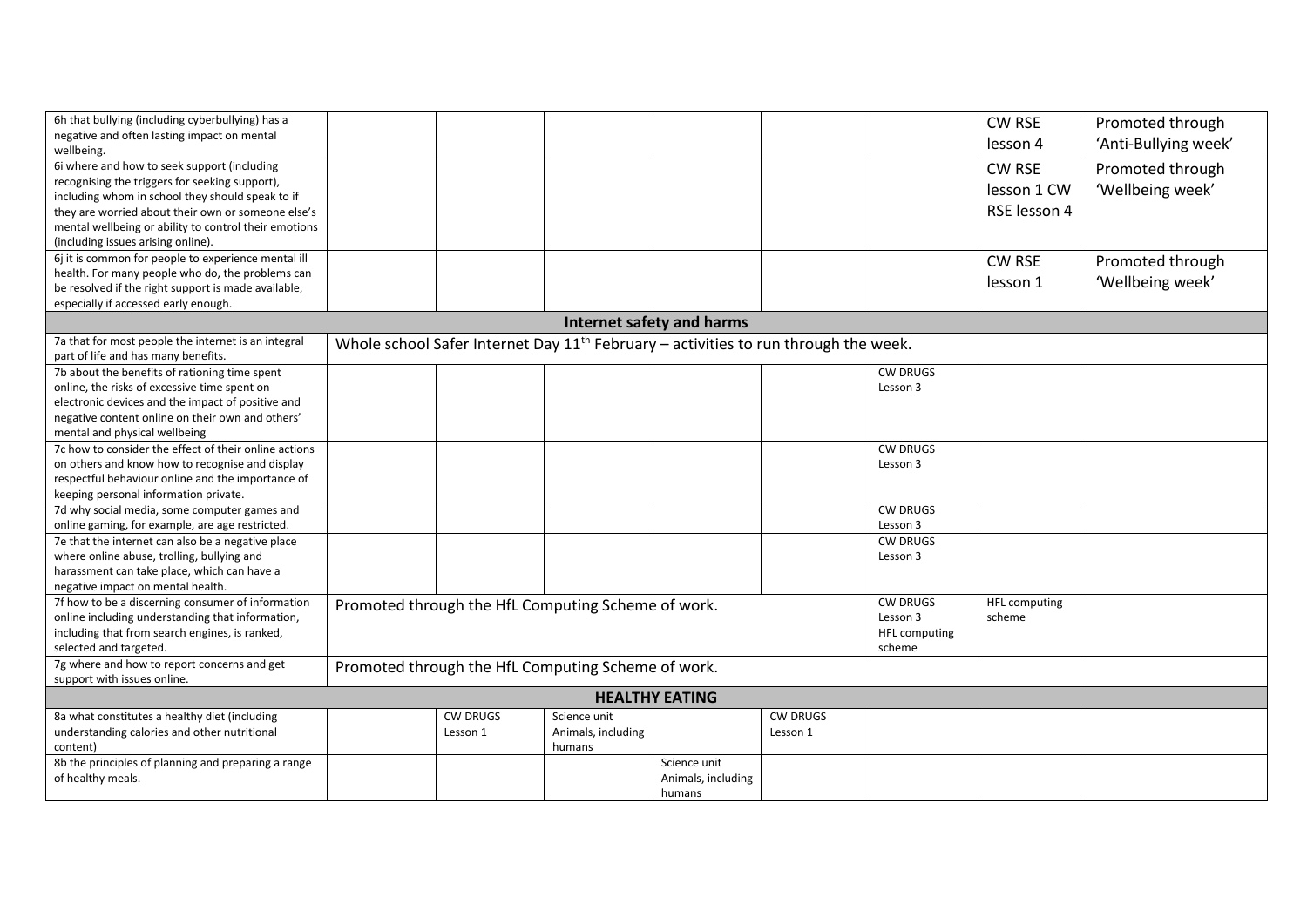| 8c the characteristics of a poor diet and risks       |                            |                 | Science unit       |                              | <b>CW DRUGS</b>    |                 | Science unit       |  |  |  |  |
|-------------------------------------------------------|----------------------------|-----------------|--------------------|------------------------------|--------------------|-----------------|--------------------|--|--|--|--|
| associated with unhealthy eating (including, for      |                            |                 | Animals, including |                              | Lesson 1           |                 | Animals, including |  |  |  |  |
| example, obesity and tooth decay) and other           |                            |                 | humans             |                              |                    |                 | humans             |  |  |  |  |
| behaviours (e.g. the impact of alcohol on diet or     |                            |                 |                    |                              | Science unit       |                 |                    |  |  |  |  |
| health)                                               |                            |                 |                    |                              | Animals, including |                 |                    |  |  |  |  |
|                                                       |                            |                 |                    |                              | humans             |                 |                    |  |  |  |  |
|                                                       | DRUGS, ALCOHOL AND TOBACCO |                 |                    |                              |                    |                 |                    |  |  |  |  |
| 9a the facts about legal and illegal harmful          |                            |                 |                    | <b>CW DRUGS</b>              | <b>CW DRUGS</b>    | <b>CW DRUGS</b> |                    |  |  |  |  |
| substances and associated risks, including smoking,   |                            |                 |                    | Lesson 1                     | Lesson 1           | Lesson 1        |                    |  |  |  |  |
| alcohol use and drug-taking.                          |                            |                 |                    |                              | <b>CW DRUGS</b>    | <b>CW DRUGS</b> |                    |  |  |  |  |
|                                                       |                            |                 |                    |                              | Lesson 2           | Lesson 2        |                    |  |  |  |  |
|                                                       |                            |                 |                    |                              | <b>CW DRUGS</b>    | <b>CW DRUGS</b> |                    |  |  |  |  |
|                                                       |                            |                 |                    |                              | Lesson 3           | Lesson 3        |                    |  |  |  |  |
|                                                       |                            |                 |                    | <b>HEALTH AND PREVENTION</b> |                    |                 |                    |  |  |  |  |
| 10a how to recognise early signs of physical illness, |                            |                 |                    | <b>CW DRUGS</b>              |                    |                 |                    |  |  |  |  |
| such as weight loss, or unexplained changes to the    |                            |                 |                    | Lesson 1                     |                    |                 |                    |  |  |  |  |
| body.                                                 |                            |                 |                    |                              |                    |                 |                    |  |  |  |  |
| 10b about safe and unsafe exposure to the sun, and    |                            |                 |                    |                              |                    |                 |                    |  |  |  |  |
|                                                       |                            |                 |                    |                              |                    |                 |                    |  |  |  |  |
| how to reduce the risk of sun damage, including       |                            |                 |                    |                              |                    |                 |                    |  |  |  |  |
| skin cancer.                                          |                            |                 |                    |                              |                    |                 |                    |  |  |  |  |
| 10c the importance of sufficient good quality sleep   |                            | <b>CW DRUGS</b> | Science unit       |                              |                    |                 |                    |  |  |  |  |
| for good health and that a lack of sleep can affect   |                            | Lesson 1        | Animals, including |                              |                    |                 |                    |  |  |  |  |
| weight, mood and ability to learn.                    |                            |                 | humans             |                              |                    |                 |                    |  |  |  |  |
| 10d about dental health and the benefits of good      |                            |                 |                    |                              | Science unit       |                 |                    |  |  |  |  |
| oral hygiene and dental flossing, including regular   |                            |                 |                    |                              | Animals, including |                 |                    |  |  |  |  |
| check-ups at the dentist.                             |                            |                 |                    |                              | humans             |                 |                    |  |  |  |  |
| 10e about personal hygiene and germs including        | CW RSE                     |                 |                    |                              |                    |                 |                    |  |  |  |  |
| bacteria, viruses, how they are spread and treated,   | lesson 2                   |                 |                    |                              |                    |                 |                    |  |  |  |  |
| and the importance of handwashing.                    |                            |                 |                    |                              |                    |                 |                    |  |  |  |  |
|                                                       |                            |                 |                    |                              |                    |                 |                    |  |  |  |  |
| 10f the facts and science relating to allergies,      |                            | <b>CW DRUGS</b> |                    |                              |                    |                 |                    |  |  |  |  |
| immunisation and vaccination.                         |                            | Lesson 1        |                    |                              |                    |                 |                    |  |  |  |  |
| <b>CHANGING ADOLESCENT BODY</b>                       |                            |                 |                    |                              |                    |                 |                    |  |  |  |  |
| 8a key facts about puberty and the changing           |                            |                 |                    | <b>CW RSE</b>                | CW RSE             | <b>CW RSE</b>   | <b>CW RSE</b>      |  |  |  |  |
| adolescent body, particularly from age 9 through to   |                            |                 |                    | lesson 2                     |                    |                 |                    |  |  |  |  |
| age 11, including physical and emotional changes.     |                            |                 |                    |                              | lesson 1           | lesson 1        | lesson 1           |  |  |  |  |
|                                                       |                            |                 |                    |                              |                    | <b>CW RSE</b>   |                    |  |  |  |  |
|                                                       |                            |                 |                    |                              |                    | lesson 2        |                    |  |  |  |  |
|                                                       |                            |                 |                    |                              |                    | <b>CW RSE</b>   |                    |  |  |  |  |
|                                                       |                            |                 |                    |                              |                    |                 |                    |  |  |  |  |
|                                                       |                            |                 |                    |                              |                    | lesson 3        |                    |  |  |  |  |
|                                                       |                            |                 |                    |                              |                    |                 |                    |  |  |  |  |
|                                                       |                            |                 |                    |                              |                    | Science unit    |                    |  |  |  |  |